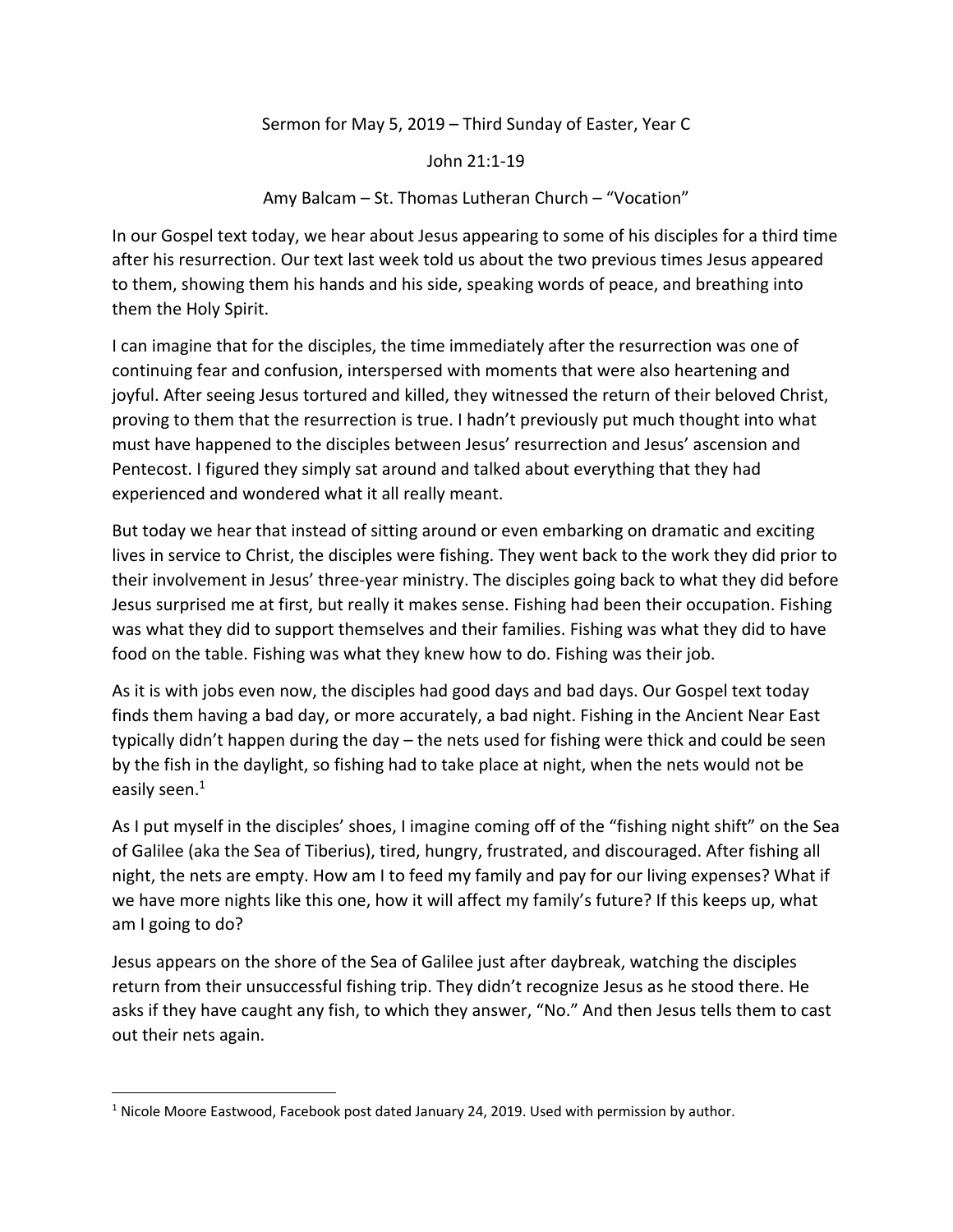I can imagine the disciples looking at one another, saying, "What? We just got back from a full night of fishing. Now we're supposed turn around and go back out again? Who is this guy? We're exhausted, we didn't catch anything the first time, and now it's daylight- we're definitely not going to catch anything now!"

Even so, they did go back to sea and cast out their nets once again, and we are told that this time the disciples came back with a HUGE catch; their nets were so full they could barely lug them to shore. It was a miracle!

It was then that they recognized Jesus; the disciple whom Jesus loved turned to Peter and exclaimed, "It is the Lord!" (v.17). It was an experience that made an impression: just when they had to go back to the realities of daily living, just when they weren't sure of what was next, just when they felt defeated, Jesus shows up. Jesus shows up in their vocation, in their occupation, exceeding their expectations, bestowing grace upon grace.<sup>2</sup>

We use the words "vocation" and "occupation" interchangeably, yet there's a difference between the two. Author and Episcopal priest, Barbara Brown Taylor, explains that Martin Luther made a distinction between a Christian's "vocation" and a Christian's "office" (another word for "one's occupation"), explaining that "our offices are what we do for a living – teacher, shopkeeper, homemaker, priest…"3

Taylor says that a "vocation," on the other hand, means "to do what one is meant to do"; "in religious language, it means participating in the work of God…"4 Our vocation, then, is what God sent each of us here to do.

People can have the impression that their work life is separate from their life with God completely unrelated - and what they do for an occupation doesn't really matter for God's purposes in this world.

This, however, is not the case at all. Taylor explains that "whatever our individual offices in the world, our mutual vocation is to serve God through them."<sup>5</sup> She further explains that one's "…ministry might involve being just who [you] are and doing just what [you're] already doing, with one difference: namely, that [you] understand [yourself] to be God's person in and for the world."<sup>6</sup> Our God of relationship calls us to show God's love at every opportunity we find, wherever we are at the moment.

Jesus shows up in our ordinary, daily lives, to help us live out our vocation. Jesus provides for us so that we can live out that vocation regardless of our occupation, just as he did with the

 $<sup>2</sup>$  Ibid.</sup>

<sup>3</sup> Brown Taylor, Barbara. *The Preaching Life*. Cowley Publications, 1993, p. 30.

 $4$  Ibid., p. 28.

 $<sup>5</sup>$  Ibid., p. 30.</sup>

 $6$  Ibid., p. 29.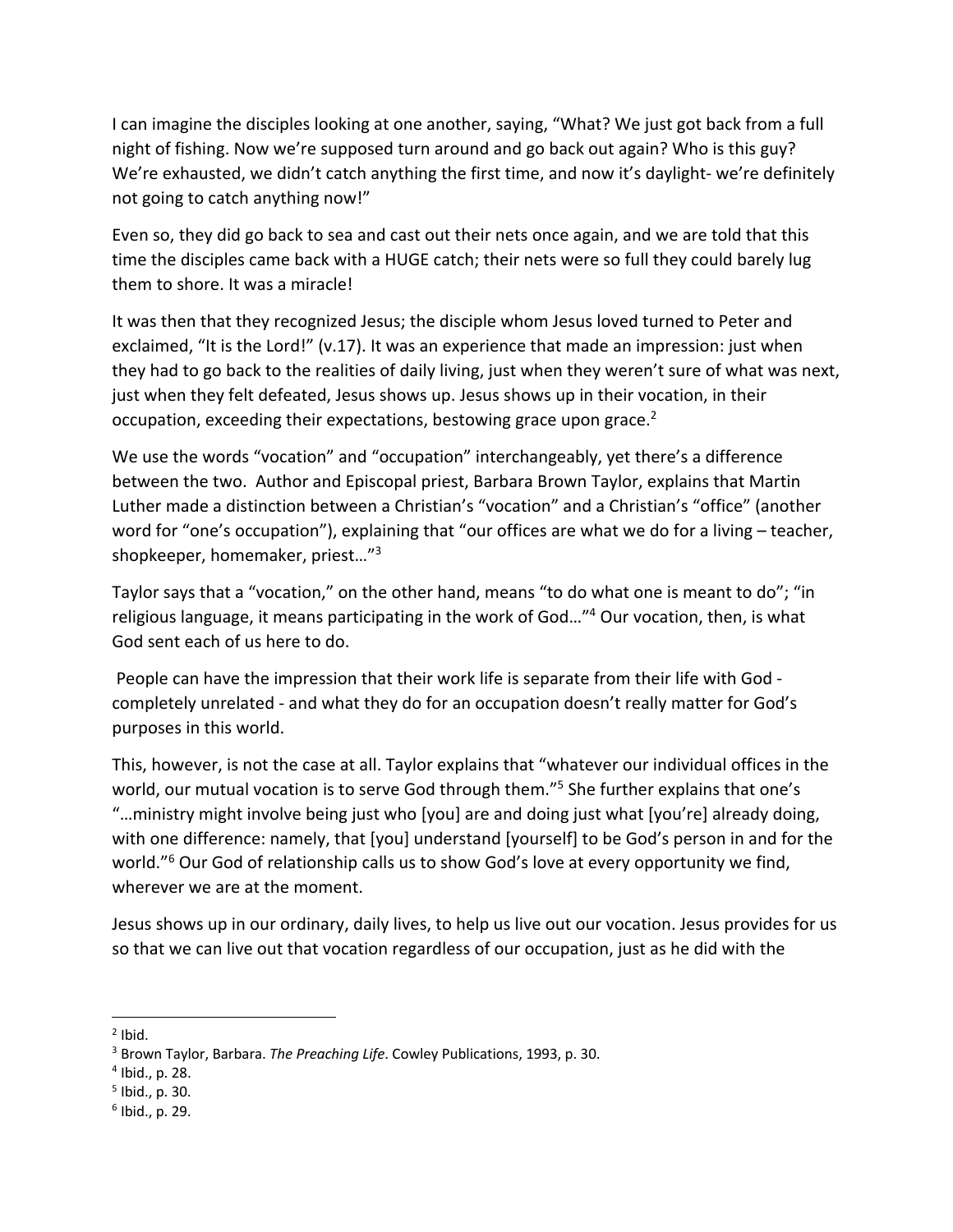disciples. Not only did Jesus provide for them abundantly as they did their jobs, Jesus goes on to care for them and model the care they are to give others.

Let's have a look at how Jesus does this:

After the disciples' return to shore with their nets abundantly full, Jesus makes breakfast for them, inviting them to contribute fish to the meal and share the meal with him. It is at this meal that Jesus models for, and reminds the disciples of, their true vocation; it is "at this meal they receive a commissioning from the Lord. They are reminded who they are and what they were originally called to be."<sup>7</sup> This meal is one of the ways that Jesus shows what caring for others looks like.

Through Peter, Jesus further reinforces their vocation: three times Jesus asks Peter if Peter loves him (recalling Peter's threefold denial of Jesus before his crucifixion), and after Peter answers each time that he does love Jesus, Jesus' reply to Peter three times is: "feed my sheep" (vv. 15-17). The message is direct and clear: loving Jesus means loving others.<sup>8</sup>

This also means that our vocation is clear: we are to "be God's [people] in and for the world"<sup>9</sup> in our everyday, ordinary lives. Jesus promises to show up for us in our ordinary day, bringing abundance, bestowing grace, turning those ordinary events into holy moments as we live as God's people in the world.

A fellow seminarian, Nicole Moore Eastwood, wrote about this idea of "vocation in the midst of the ordinary" in a profound way as she returned from a trip to the Holy Land this past January. She writes, "As I return to the place I call home to go back to 'ordinary' things, I pray I would expect to encounter God – what a beautiful thing [it is] to have a God of the 'ordinary'. I only pray that I will have eyes to see it."<sup>10</sup>

It is my prayer for each of us that we have the eyes to see how God appears in the ordinary, everyday events in our lives, and that we have courage to live out our true vocation: to be God's people in and for the world. $11$ 

Amen.

 <sup>7</sup> Wiseman, Karyn. "Commentary on John 21:1-19". *Working Preacher*, 2013,

http://www.workingpreacher.org/preaching.aspx?commentary\_id=1619. Accessed 1 May 2019.

<sup>8</sup> Barclay, William. *The Gospel of John*. Westminster Press, 1975, p. 286.

<sup>9</sup> Brown Taylor, *Preaching Life*, p. 29.

<sup>&</sup>lt;sup>10</sup> Nicole Moore Eastwood, Facebook post, dated January 24, 2019. Used with permission by author.

<sup>11</sup> Brown Taylor, *Preaching Life*, p. 29.